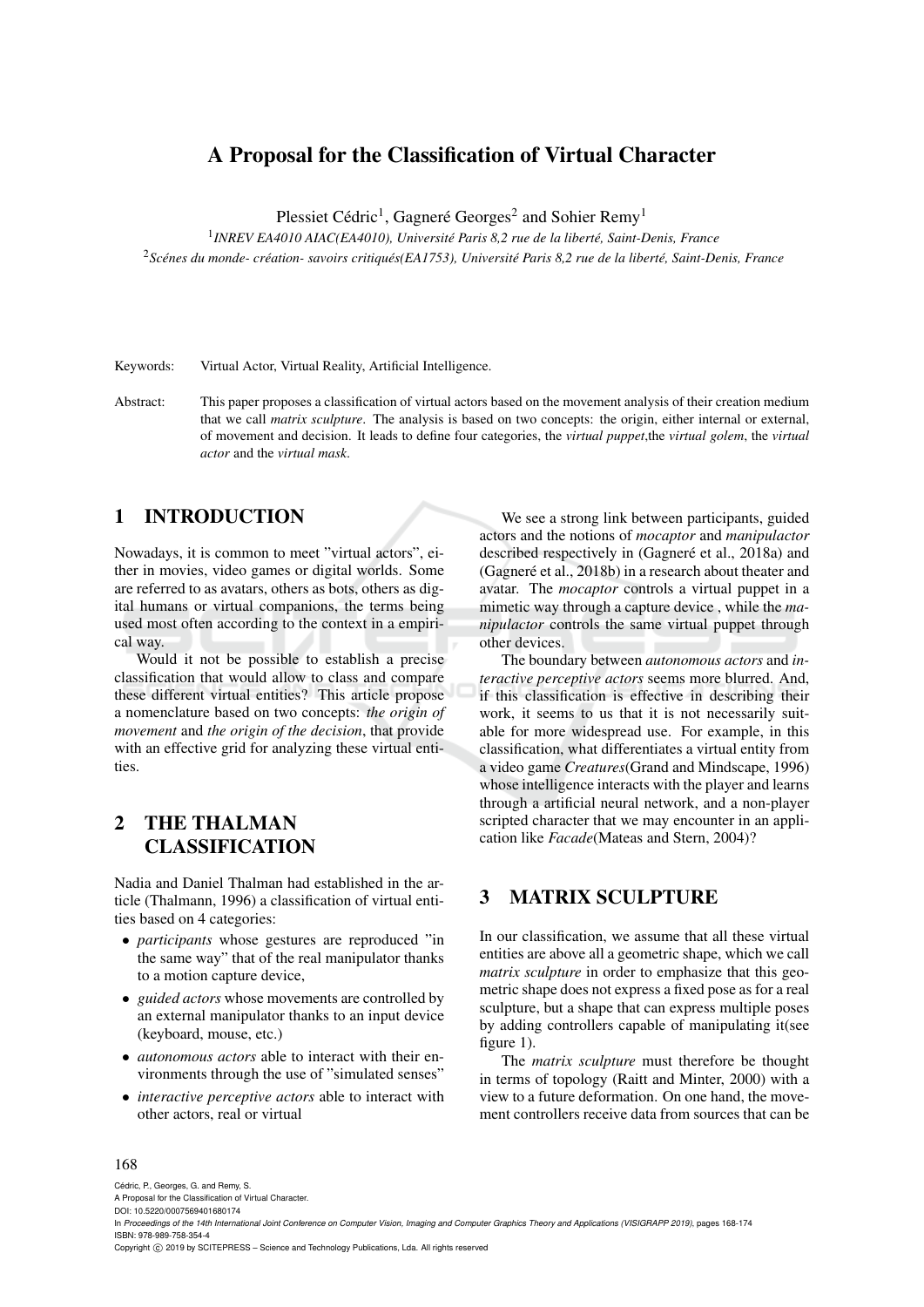

Figure 1: A matrix sculpture with its animation mechanism.

situated in relation with the sculpture matrix. Either the source has no relation with it and could be considered as external, or the source is partially influenced or totally produced by process dependent of the matrix sculpture. We speak then of internal (or partially internal) sources of movement.

On the other hand, the animated matrix sculpture is placed in a digital world. We can build a modelization of this world and endow the sculpture with an algorithm able to interpret this modelization in order to adapt its movement. We call decision of the movement this process of contextualizing the movement according to an interpretation of a modelization. When the modelization and the interpretation algorithms are fixed and independent of the matrix sculpture, we say that the movement decision is external. When the matrix sculpture can modify either the interpretation algorithm or/and the world modelization, we speak about internal decision. Our classification consequently derives from two fundamental dimensions, source and decision of movement, that we map on two axes as following (see figure 2):



Figure 2: Mapping the matrix sculpture on movement and decision axes

### 4 VIRTUAL PUPPET

Adding controllers to the *matrix sculpture* gives capacity of movement to this formal envelope originally based on aesthetic criteria and dynamic possibilities. Controllers need sources of data, that we consider first without any connection with the sculpture matrix. For instance, the manipulative sources may have both human and algorithmic origins, external to the envelop : a synthesized image character animated by keyframe animators, a digital lining controlled by a mocaptor wearing a motion capture suit or a video game player character.

Moreover, the relationship between the matrix sculpture and the world in which it is moving only derives from the movement sources. The sculpture matrix has neither perception of its environment, nor any mean of influencing it. In other words, the contextualization process that we called decision is external to the matrix sculpture. We nevertheless consider that some external decisions are closer to the point of view of the matrix sculpture than others. For instance, the mocaptor who controls a sculpture matrix with his own body through a motion capture suit approaches a better embodiment of it that the manipulactor that controls it with his hands and devices ( see figure 3).



Figure 3: A mocaptor and its virtual puppet.

We therefore understand that the embodiment will have a significant impact on the control. We define the *virtual puppet* as a entity that has no decision-making capacity and is manipulated from the outside by another entity (human or algorithmic). There are three ways to handle it:

• *deliberate manipulation*: the manipulator is aware of his manipulative power, he positions himself as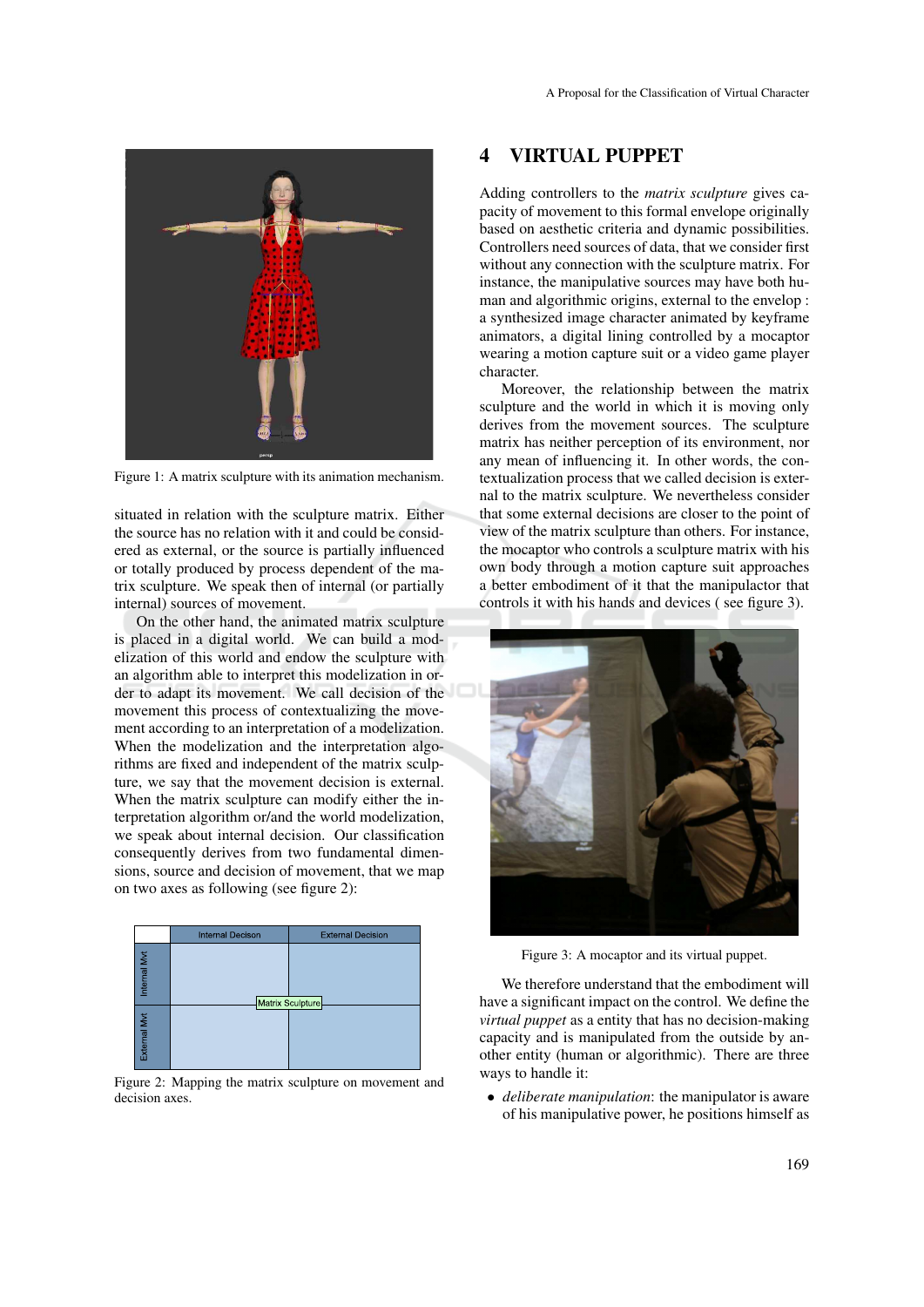|               | <b>Internal Decision</b> | <b>External Decision</b> |
|---------------|--------------------------|--------------------------|
| Internal Mvt  |                          |                          |
| External Mvt. |                          | <b>Virtual Puppet</b>    |

Figure 4: The virtual puppet: decision and movement of external origin.

the user of a tool because he knows that his actions lead to a response from the virtual puppet.

- *unintentional manipulation*: the manipulator does not know that he animates the virtual puppet, and therefore does not have a grid of correspondences between his and its gestures.
- *tamed manipulation*: the manipulator becomes aware of his manipulative power and understands the relationships between his manipulations and the movements of the puppet as he interacts with it

The puppeteer is therefore closely linked to his virtual puppet, which is incapable of movement initiative or decision-making initiative. And the manipulation requires an empathic attention because he has to "put himself in the place of his virtual puppet" (Gagneré et al., 2018).

The virtual puppet has a system for receiving movement input sources from external manipulators, an output actuation mechanism, and a system for matching inputs and outputs. The architecture of a virtual golem is more complex and consists in :

- A mechanism for listening to an environment modelization
- A mechanism for listening to the manipulator
- A mechanism for interpreting its environment
- An order execution mechanism.
- An actuation mechanism

The virtual golem is equipped with a modelization of its environment and with algorithms able to receive external instructions and produce internal movement answers in relation with the modelization. Even if these internal answers are generally mixed with external sources, it makes the virtual golem able to partially move by itself, that was impossible for a virtual puppet. In any case, the environment modelization and the interpreting and instructing algorithms remain under the external control of the manipulator, depriving it of any decision process. As the mythological figure, the virtual golem only follows orders without free will.



# 5 VIRTUAL GOLEM

The virtual puppet needed an external entity as a source of movement and process of decision. The concept of virtual golem is based on a fundamental difference: it can figure out its environment and react in consequence following external orders. This makes it able to produce partially internal sources for its movements inside the environment (see figure 5).

|              | <b>Internal Decision</b> | <b>External Decision</b> |
|--------------|--------------------------|--------------------------|
| Internal Mvt |                          | <b>Virtual Golem</b>     |
| External Mvt |                          |                          |

Figure 5: The virtual golem: decision of external origin, movement of internal origin.

Figure 6: The three rules of cohesion separation and alignment that boids follow(Reynolds, 1987).

Thus we can store video game boxes based on a number of predefined algorithms (path finding, behavior tree), as well as swarm systems. Sometimes, even if the virtual golem only executes more or less complex orders after analyzing its environment, we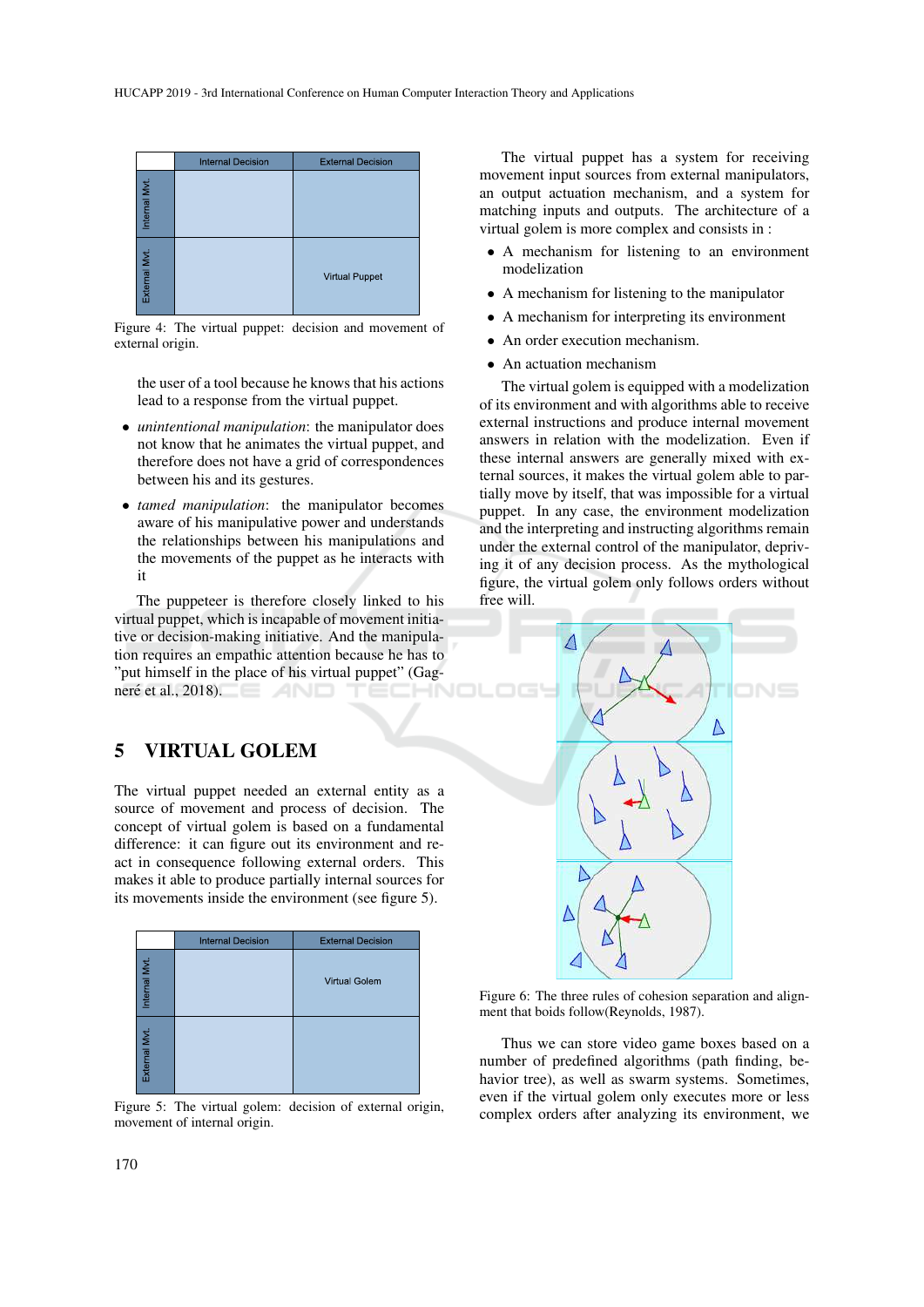observe behavioral phenomenon, as for boids (see 6), due to the multitude of entities (Reynolds, 1987), or, as for chat-bots, due to the multitude of implemented rules in syntax analyses such as AIML (Wallace, 2003) or Eliza (Weizenbaum, 1966). Indeed, even simple virtual golems like the entities of the game of life, create a chaotic system that makes them appear as impredictable complex structures.

# 6 VIRTUAL ACTOR

The virtual golem obeys orders, obediently without questioning them. It only unrolls an algorithm, processed in an modelized environment, without any possibility to change it neither the environment. An entity able to add its own rules and change the environment modelization would become able to take decisions. We are talking here about learning in the sense of the memorization processes used by animals or humans to develop or modify specific behavioral patterns under the influence of their environment and experience.

We realize that there is indeed a memorization process but that there is also the influence of the environment and the experience. This entity must be able to conduct an experiment, that is to test, evaluate if there is success or failure, and from there draw its own conclusions. True learning requires some form of understanding and assimilation, or even questioning through experimentation, in order to transform a belief into an ontology.

|              | <b>Internal Decision</b> | <b>External Decision</b> |
|--------------|--------------------------|--------------------------|
| Internal Mvt | Virtual Actor            |                          |
| External Mvt |                          |                          |

Figure 7: The virtual actor: decision and movement of internal origin.

A *virtual actor* would therefore be an entity able to generate its movement like a virtual golem. But when the latter can't take any decision, the virtual actor can change the algorithms modelizing the environment and giving instructions for movement (see figure 7). Therefore the virtual actor becomes his own arbitrator. He is able to generate his decision that triggers his movement and reciprocally a movement will make him generate a decision in an enacted step. The virtual actor gains in complexity, but also in autonomy.

In a certain way, a complete internal decision process endows the matrix sculpture with a free will.



Figure 8: Karl Sims' creatures(Sims, 1994) and Michel Bret's dancer(Thirioux et al., 2009).

Thus Karl Sims' creatures (Sims, 1994), or Michel Bret's characters (Thirioux et al., 2009) or more recent behavioral animation works based on genetic algorithms, or artificial neural networks fall into this category because they develop their own responses and strategies in interaction with their environment.

### 7 VIRTUAL MASK

A fourth entity capable of decision-making but no movement could be figured out when we study the concept of autonomy by necessity that Jacques Tisseau uses in his description of different forms of autonomy (Tisseau, 2004) :

- *Autonomy in essence* associated with living organisms and animates
- *Autonomy by necessity* which is based on a model that constrains movement, and adapts to changes in the system.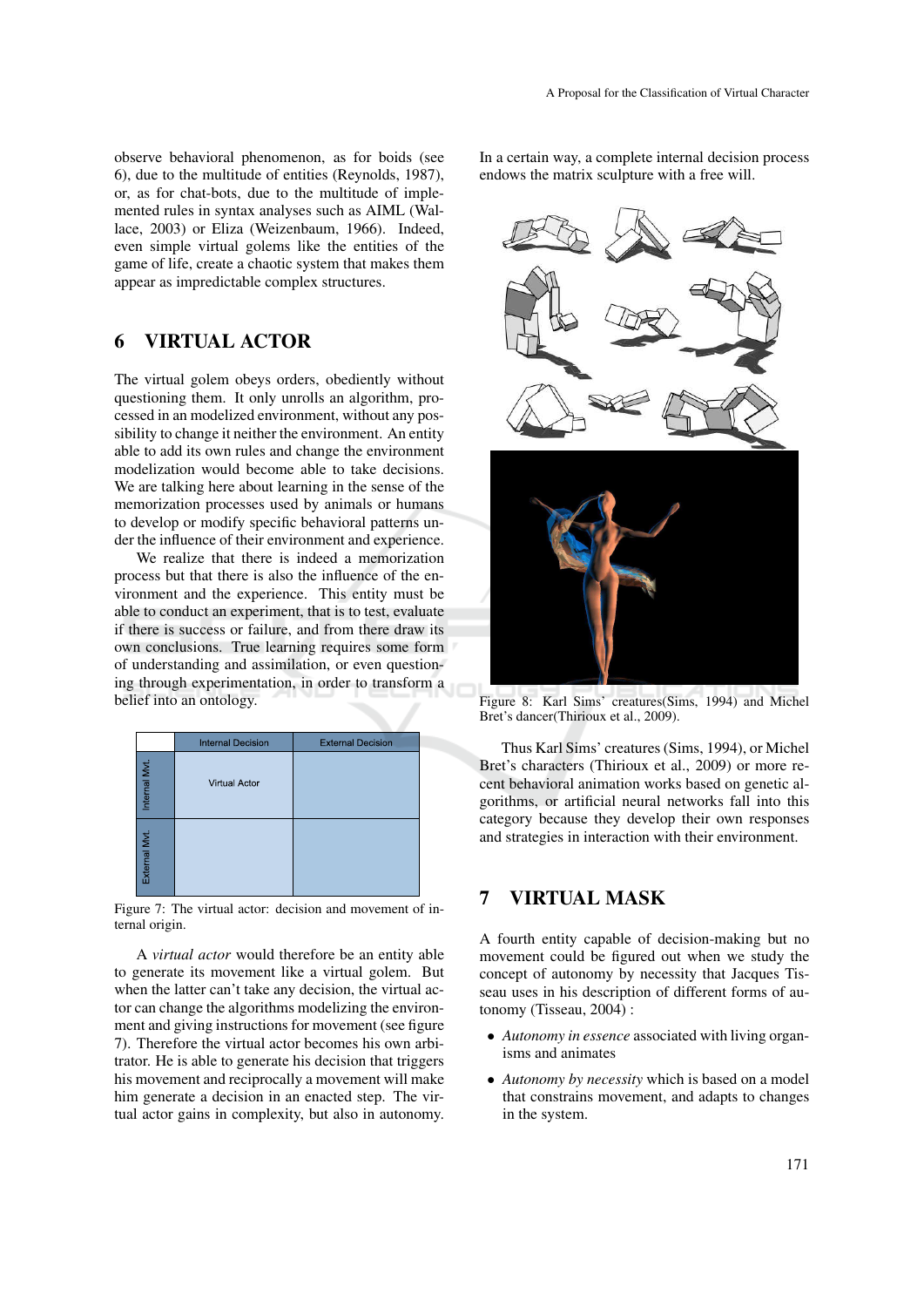• *Autonomy by ignorance* whose behavior is not predictable and tends to organize by itself towards a goal (teleological behavior).

In autonomy by necessity, the "model", external to the entity, manipulates the entity based on the information contained in the model. We propose to call this last category *virtual mask*, noting that in a number of cultures the mask represents a superior entity (god, spirit...) that takes possession of its carrier (see figure 9).



Figure 9: The virtual mask: decision of internal origin, movement of external origin.

The gravity could be considered as a virtual mask controlling a rag-doll, that is a matrix sculpture equipped with actuators organized with external rules. In this case, an untouchable entity manipulates the matrix sculpture as a dynamic motor. The virtual mask could also interact with the three other entities, either virtual actor, virtual puppet or virtual golem. For example, the sims video game is based on the joint use of these two categories, the golem for the different bots encountered, and the masks for intelligent objects that control the different characters.

#### 8 DISCUSSION

This classification made it easier to define the ergonomic, structural and conceptual issues that we encountered in various projects. We point out that we could have entities capable of oscillating between puppet, golem and actor. The Cigale project (see figure 10) (Batras et al., 2016) entails an entity that is:

- a puppet, when controlled by a kinect capture device,
- a golem when it replays pre-recorded animations
- an actor when it generates new populations of movements by genetic algorithm.

Should we consider these three states as different entities or as an entity which plays different characters? Indeed an virtual actor can play the role of a



Figure 10: Interacting with the Cigale project avatar.

puppet or a golem, but the converse is not true : a puppet cannot play the role of a golem, and a golem cannot play the role of an actor (see figure 11).



Figure 11: Interweaving virtual puppet, golem and actor.

We have to quote Norbert Wiener(Wiener, 1964) and Marvin Minsky(Minsky, 1988), pioneers of the field who codified forms of learning, which are currently questioned by deep neural network approaches. The notion of virtual actor could be further broken down by taking into account new paradigms leading to a category called "virtual being", which we still need to reflect on. This notion would perhaps make it possible to better define virtual entities closer to artificial life.

The notion of a mask is also subject to further investigation. Indeed, if in the case of dynamic systems we are in the presence of a pure algorithmic model, but for example, in the case of genetic algorithms we can say that the mask is the fitness function and the selection method used to choose and construct the new generation.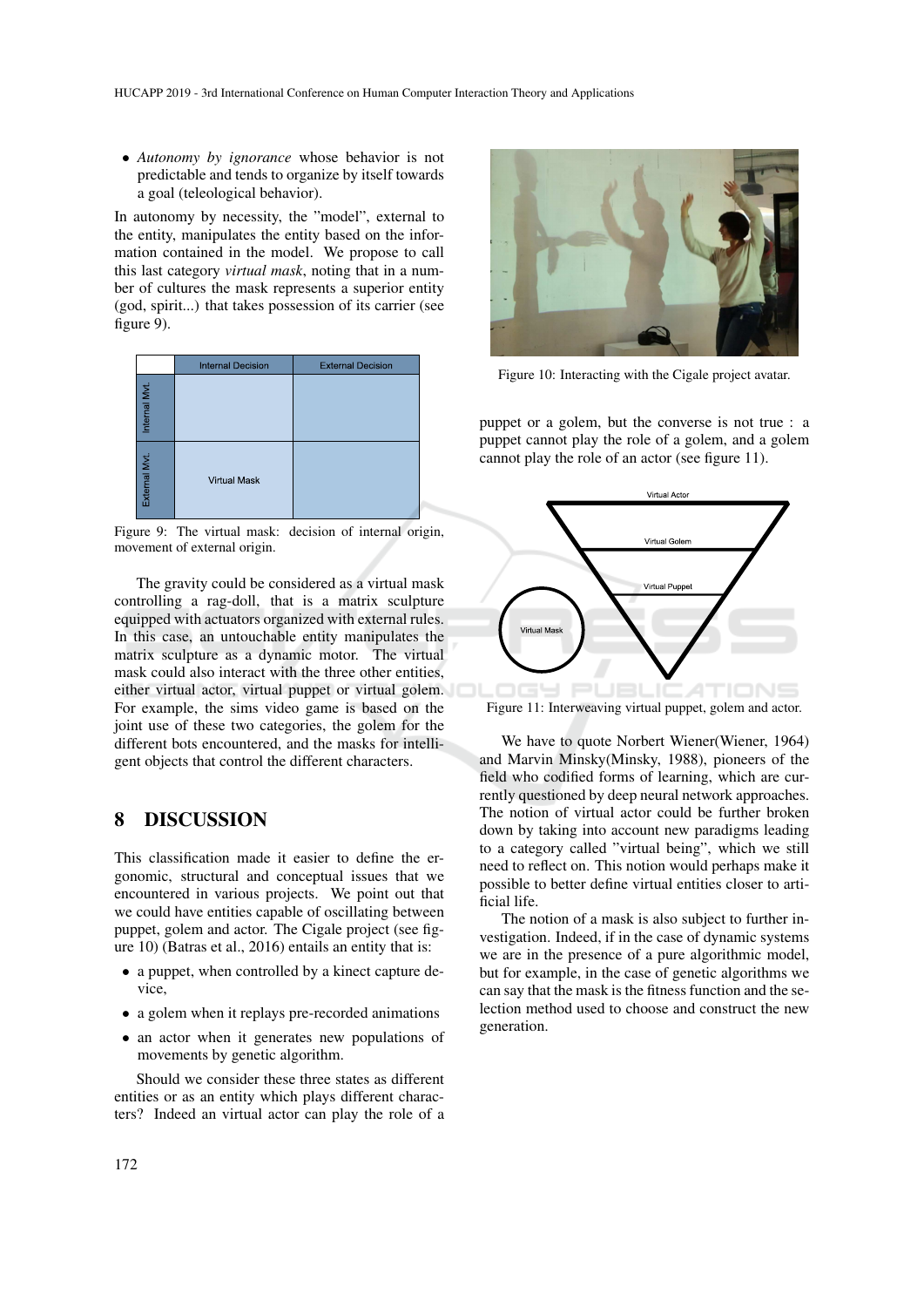### 9 APPLICATION OF THE MODEL

It is now possible for us to differentiate between the entities of *creature*(Grand and Mindscape, 1996) game and *facade* game. *Creatures*'s Norns(see figure 12) are therefore learning entities that evolve as they interact with the environment and the player. These entities are at the origin of both their decision and their movement, so they are virtual actors (Taylor, 1997).



Figure 12: the Norn, characters of the game creatures(Grand and Mindscape, 1996).

On the other hand, the characters of *Facade*(Mateas and Stern, 2004) follow an established program based on behaviour trees and natural language recognition, so they evolve within a precise framework and obey their program, they are therefore generators of their movement, but the decisionmaking process is the result of orders transcribed in the form of an algorithm by the creators of the game(see figure 13).



Figure 13: The two main character of Facade(Mateas and Stern, 2004).

If we have to analyze the game *the sims*(Wright and Maxis, 2000), we discover a more complex structure. The sims themselves are golems that follow and evolve as part of their program. But the objects themselves act as principals: in fact they are the ones that contain the information of animations and decisions (Forbus and Wright, 2001). in this case we can see



Figure 14: The Sims(Wright and Maxis, 2000).

them as masks, because they have a decision-making mechanism, but must use an external entity to generate the movement (see figure 14).



Figure 15: *Siren* from *Epic Game* (Cowley, 2018).

We can similarly describe the *Siren* digital double of *Epic Game*(Cowley, 2018) (see figure 15) or *Senua* from *Ninja theory* studio (Theory, 2016) as virtual puppets, because the decision and movement come from the actor who animates the virtual character. But we can also identify as a puppet an avatar of the second-life virtual world or the character of the pacman video games.

## 10 CONCLUSION

The reflection started with two questions:

- is the movement of the virtual entity controlled by itself, or by an external input, human or not?
- does the virtual entity have free will, i.e. take its own decisions, or does it obey to external orders?

The answers lead to a classification of a virtual entities, allowing to describe their nature (see figure 16).

The classification aims to provide both a tool and a basis to define virtual entities. From our experience, it helps to more effectively describe their relationship to their virtual environment, their manipulator and their programming rules.

Movement analysis of the matrix sculpture, a model with control mechanisms and movement capabilities, brings up four categories: